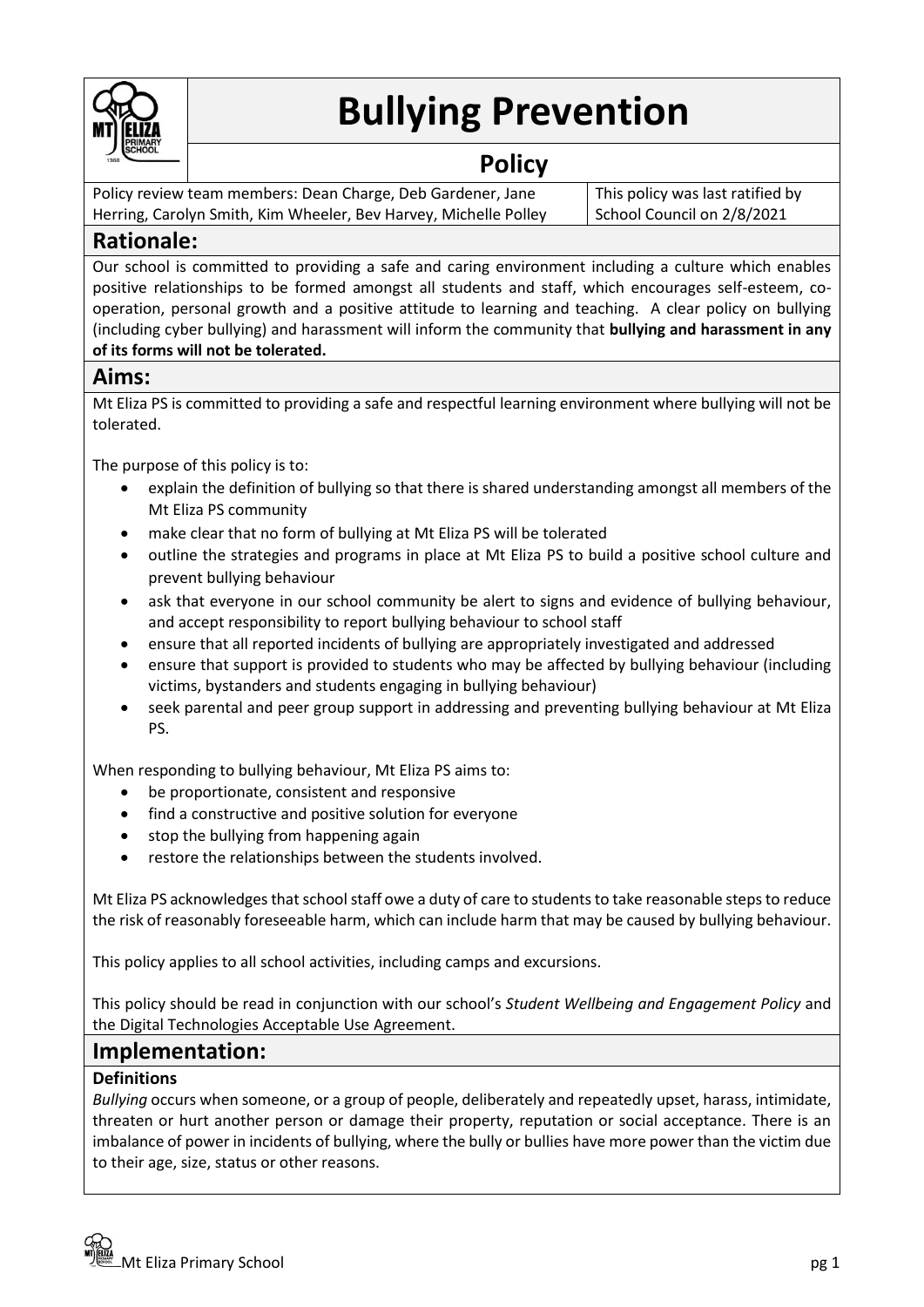Bullying may be direct or indirect, physical or verbal, and includes cyberbullying. Bullying is not a one-off disagreement between two or more people or a situation of mutual dislike.

Bullying can be:

- *direct physical bullying* e.g. hitting, tripping, pushing or damaging property.
- *direct verbal bullying* e.g. name calling, insults, homophobic or racist remarks, verbal abuse.
- *indirect bullying* e.g. spreading rumours, playing nasty jokes to embarrass and humiliate, mimicking, encouraging others to socially exclude a person and/or damaging a person's social reputation or social acceptance.

*Cyberbullying* is direct or indirect bullying behaviours using digital technology. For example via a mobile phone, tablets, computers, chat rooms, email, social media, etc. It can be verbal, written or include use of images, video and/or audio.

*Mutual conflict* involves an argument or disagreement between people with no imbalance of power. In incidents of mutual conflict, generally, both parties are upset and usually both want a resolution to the issue. Unresolved mutual conflict can develop into bullying if one of the parties targets the other repeatedly in retaliation.

*Social rejection or dislike* is not bullying unless it involves deliberate and repeated attempts to cause distress, exclude or create dislike by others.

*Single-episode acts* of harassment, nastiness or physical aggression are not the same as bullying. If someone is verbally abused or pushed on one occasion, they are not being bullied. Harassment, nastiness or physical aggression that is directed towards many different people is not the same as bullying. However, single episodes of harassment, nastiness or physical aggression are not acceptable behaviours at our school.

Many distressing behaviours may not constitute bullying even though they are unpleasant. Students who are involved in or who witness any distressing behaviours of concern are encouraged to report their concerns to school staff.

#### **Bullying prevention**

Mt Eliza PS has a number of programs and strategies in place to build a positive and inclusive school culture. We strive to foster a school culture that prevents bullying behaviour by modelling and encouraging behaviour that demonstrates acceptance, kindness and respect.

Bullying prevention at Mt Eliza PS is proactive and is supported by research that indicates that a whole school, multifaceted approach is the most effective way to prevent and address bullying. At our school:

- We have a positive school environment that provides safety, security and support for students and promotes positive relationships and wellbeing.
- We strive to build strong partnerships between the school, families and the broader community that means all members work together to ensure the safety of students.
- Teachers are encouraged to incorporate classroom management strategies that discourage bullying and promote positive behaviour.
- A range of year level incursions and programs are planned for each year to raise awareness about bullying and its impacts.
- In the classroom, our social and emotional learning curriculum teaches students what constitutes bullying and how to respond to bullying behaviour assertively. This promotes resilience, assertiveness, conflict resolution and problem solving.
- The school implements the Building Respectful Relationships whole school approach.
- The Classroom Buddies program encourages positive relationships between students in different year levels. We seek to empower students to be confident communicators and to resolve conflict in a non-aggressive and constructive way.
- Students are encouraged to look out for each other and to talk to teachers and older peers about any bullying they have experienced or witnessed.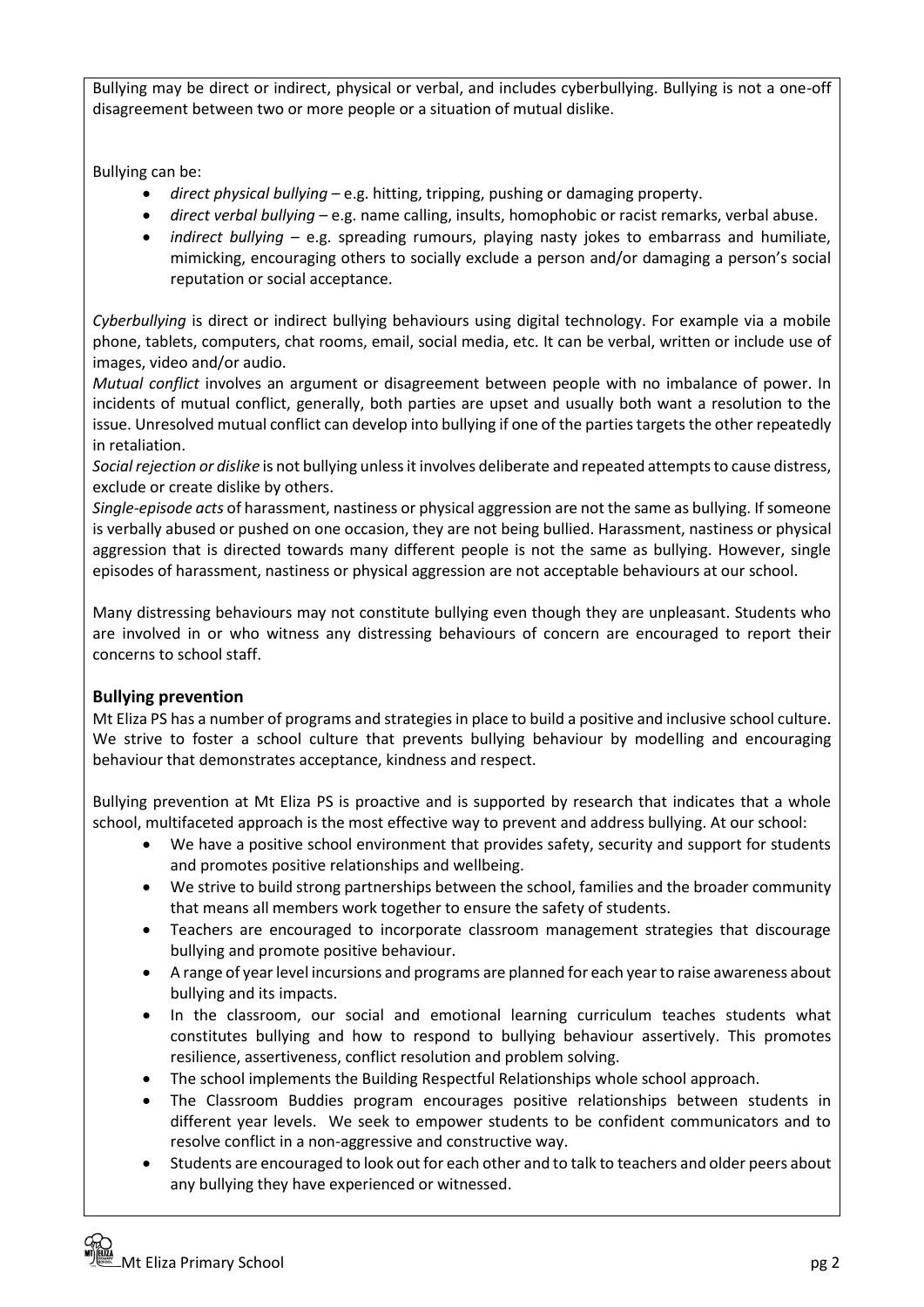For further information about our engagement and wellbeing initiatives, please see our *Student Wellbeing and Engagement* policy.

#### **Incident response**

#### **Reporting concerns to Mt Eliza PS**

Bullying complaints will be taken seriously and responded to sensitively at our school. Students who may be experiencing bullying behaviour, or students who have witnessed bullying behaviour, are encouraged to report their concerns to school staff as soon as possible.

In most circumstances, we encourage students to speak to their classroom teacher and/or Yard Duty teacher. However, students are welcome to discuss their concerns with any trusted member of staff including Student Wellbeing Teacher, Education Support staff, First Aide officer, Assistant Principal and/or Principal.

Parents or carers who may develop concerns that their child is involved in, or has witnessed bullying behaviour at Mt Eliza PS should contact the classroom teacher, the issue may then be referred to the Student Wellbeing Teacher or Assistant Principal.

#### **Investigating alleged bullying behaviours**

When notified of alleged bullying behaviour, school staff are required to:

- record the details of the allegations in the Sentral Wellbeing Behaviour incident database and
- inform the classroom teacher and a member of the Leadership Team supervising the lunch time 'Re-set Room'.

The Teacher/Assistant Principal/Principal is responsible for investigating allegations of serious bullying in a timely and sensitive manner. To appropriately investigate an allegation of bullying, the Teacher/Assistant Principal/Principal may:

- speak to the students involved in the allegations, including the victim/s, the students allegedly engaging in bullying behaviour/s and any witnesses to the incidents
- speak to the parents of the students involved
- speak to the teachers of the students involved
- take detailed notes of all discussions for future reference
- obtain written statements from all or any of the above.

All communications with the Teacher/Assistant Principal/Principal in the course of investigating an allegation of bullying will be managed sensitively. Investigations will be completed as quickly as possible to allow for the behaviours to be addressed in a timely manner.

The objective of completing a thorough investigation into the circumstances of alleged bullying behaviour is to determine the nature of the conduct and the students involved. A thorough understanding of the alleged bullying will inform staff about how to most effectively implement an appropriate response to that behaviour.

Serious bullying, including serious cyberbullying, is a criminal offence and may be referred to Victoria Police.

#### **Responses to bullying behaviours**

When Teacher/Assistant Principal/Principal has sufficient information to understand the circumstances of the alleged bullying and the students involved, a number of strategies may be implemented to address the behaviour and support affected students in consultation with Assistant Principal, SSSO staff and outside support agencies.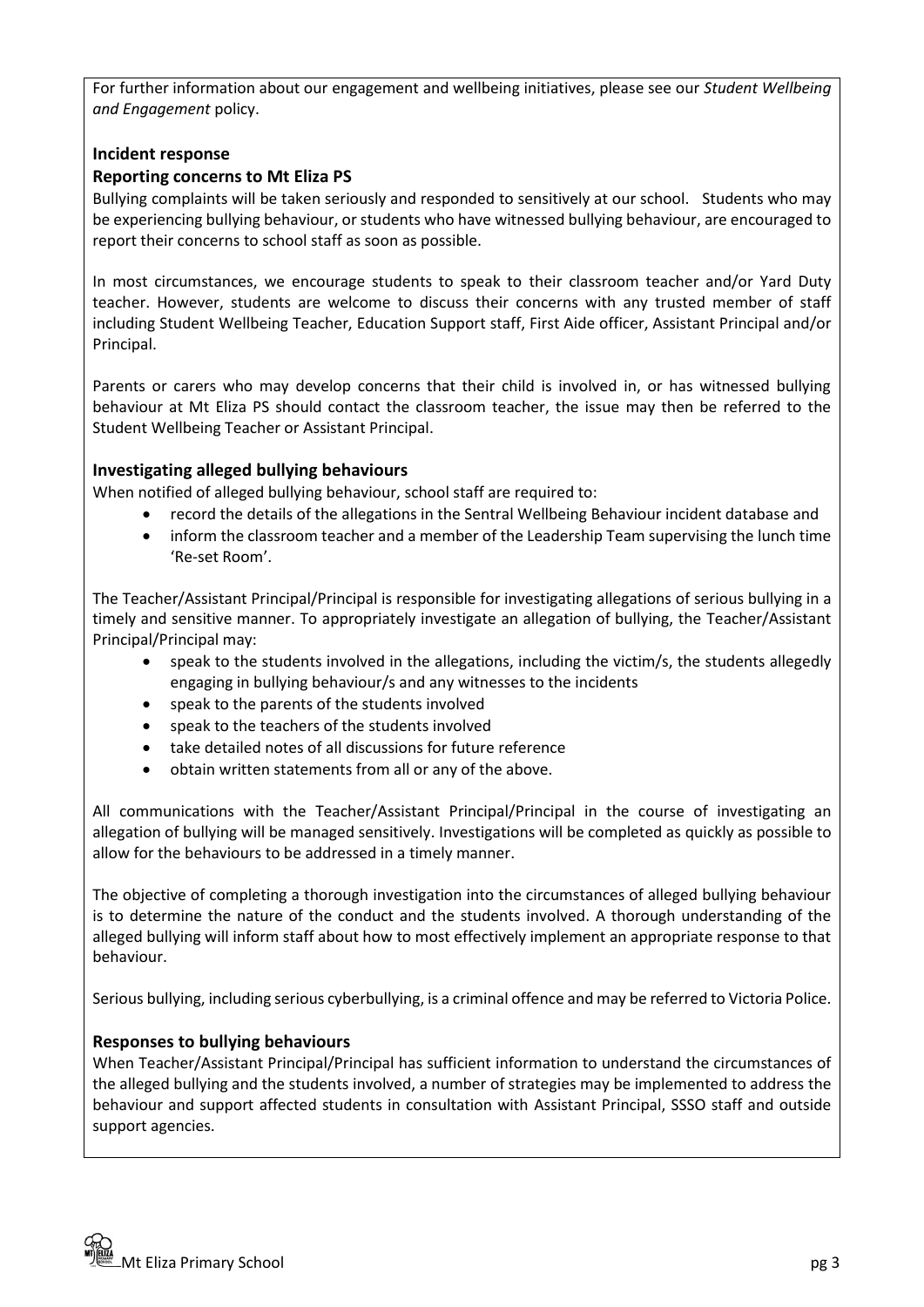There are a number of factors that will be considered when determining the most appropriate response to the behaviour. When making a decision about how to respond to bullying behaviour, Mt Eliza PS will consider:

- developing an individual Behaviour Improvement Plan
- the age and maturity of the students involved
- the severity and frequency of the bullying, and the impact it has had on the victim (student)
- whether the student/s engaging in bullying behaviour have displayed similar behaviour before
- whether the bullying took place in a group or one-to-one context
- whether the students engaging in bullying behaviour demonstrates insight or remorse for their behaviour
- the alleged motive of the behaviour, including any element of provocation.
- re-entry meetings after a significant incident with parent, teacher and Principal rep.
- repeated incidents of bullying (4 or more incidents) will have a before school detention.

The Teacher/Assistant Principal/Principal may implement all, or some of the following responses to bullying behaviours:

- Offer counselling support to the victim, student or students, including referral to the Student Wellbeing Teacher
- Offer counselling support to the student engaging in bullying behaviour, including referral to GP for a mental health care plan to access counselling
- Offer counselling support to affected students, including witnesses and/or friends of the victim, student, including referral to including referral to GP for a mental health care plan to access counselling
- Facilitate a restorative practice meeting with all or some of the students involved. The objective of restorative practice is to repair relationships that have been damaged by bringing about a sense of remorse and restorative action on the part of the person who has bullied someone and forgiveness by the person who has been bullied
- Facilitate a mediation between some or all of the students involved to help to encourage students to take responsibility for their behaviour and explore underlying reasons for conflict or grievance
- Implement disciplinary consequences for students engaging in bullying behaviour, which may include removal of privileges (including camps and excursions), time out of the yard in the Reset Room, suspension and/or expulsion consistent with our Student Wellbeing and Engagement policy, the Ministerial Order on Suspensions and Expulsions and any other relevant Department policy
- Facilitate a Student Support Group meeting and/or Behaviour Support Plan for affected students.
- Prepare a Safety Plan or Behaviour Improvement Plan restricting contact between victim and students engaging in bullying behaviour.
- Provide discussion and/or mentoring for different social and emotional learning competencies of the students involved
- Monitor the behaviour of the students involved for an appropriate time and take follow up action if necessary
- Implement year group targeted strategies to reinforce positive behaviours, for example the Respectful Relationships program.

The Assistant Principal is responsible for overseeing up to date records of the investigation of and responses to bullying behaviour are recorded on Sentral.

Mt Eliza PS understands the importance of monitoring the progress of students who have been involved in or affected by bullying behaviour. Our ability to effectively reduce and eliminate bullying behaviour is greatly affected by students reporting concerning behaviour as soon as possible, so that the responses implemented by Mt Eliza PS are timely and appropriate in the circumstances.